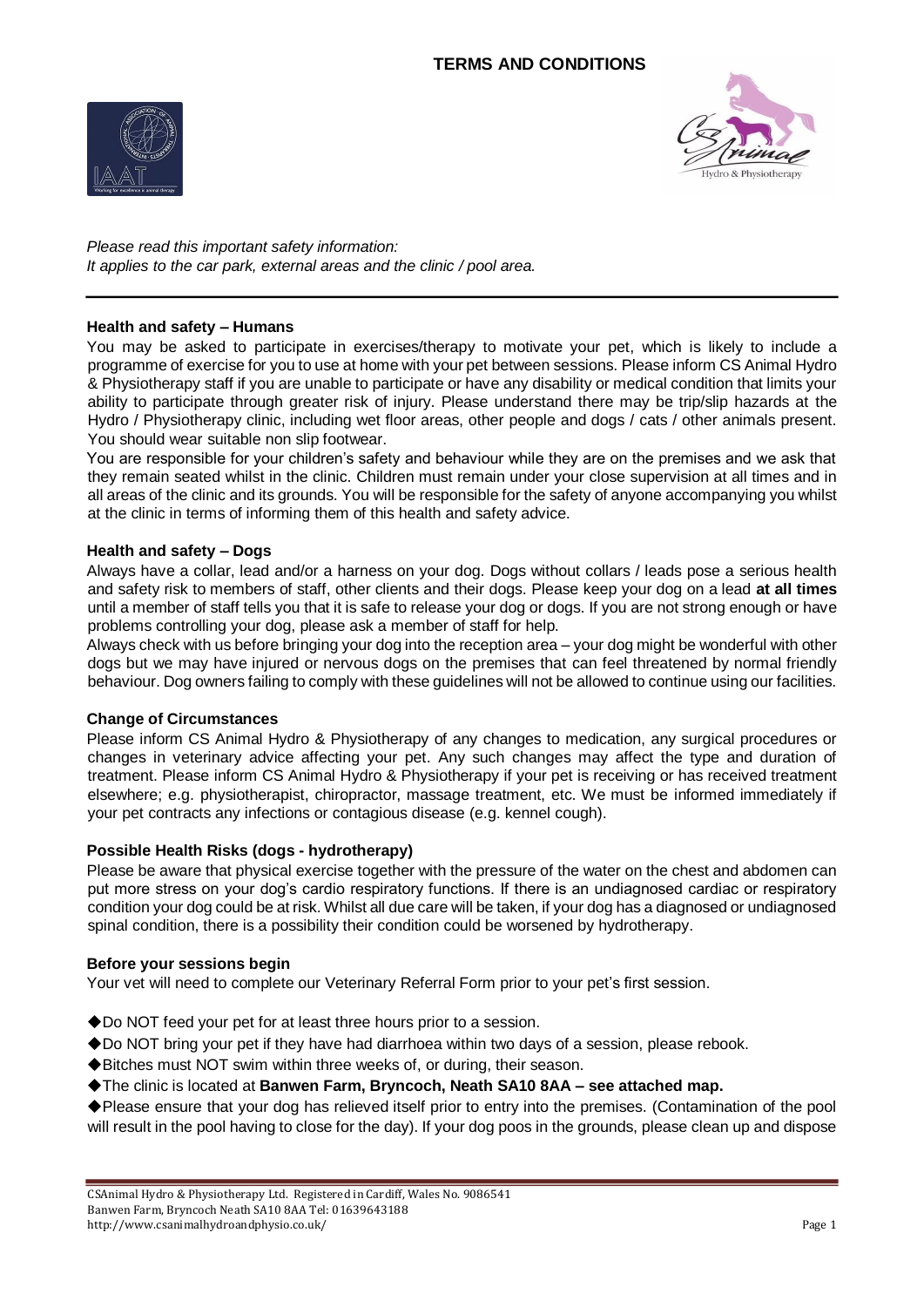



of the mess. Ask if you need a poo bag or help – we do not mind as accidents can happen, particularly with elderly, young or disabled dogs.

# **During the treatment / therapy session**

There is a seated reception area where you are welcome to wait. Alternatively, you can leave your pet with us and collect at the end of the session.

- ◆ All dogs will be provided with buoyancy aid / swimming collar in the pool.
- ◆ Hydrotherapy will be organised according to individual need and as part of an overall treatment, rehabilitation exercise programme as determined by our qualified Physiotherapist.
- The treatment plan will be discussed with you in detail following assessment / clinical examination and reviewed at agreed intervals.

# **After a hydrotherapy session**

- Your dog will be showered and dried after the swim but may still be damp.
- ◆ There is an air-dryer on site, although some nervous dogs prefer towels. It is a good idea to bring your own towel and / or protection for your car seat.
- In colder weather it may be useful to use a coat on your dog for the journey home.
- Do NOT feed your dog for at least an hour after the swim
- A five minute swim is believed to be equivalent to a five mile walk, so please do not exercise your dog after a session
- Physiotherapy without hydrotherapy will also tire your dog  $/$  pet please follow the advice of the Physiotherapist regarding exercise following a session.
- Keep pets warm and comfortable on the journey home.

## **Late arrivals**

Up to 15 minutes late – we will start the session but your pet(s) may have a shortened session to enable the next clients' appointments to start punctually.

Over 15 minutes late – we may let the next client start their pet(s) session and try to fit you in at the end of their appointment. This may not always be possible.

In either case the full charge will apply.

Missed appointments - The full charge will apply

Cancellations - We require a minimum of 24 hours' notice otherwise the full charge will apply. You may notify us by telephone or e-mail.

 $\_$  ,  $\_$  ,  $\_$  ,  $\_$  ,  $\_$  ,  $\_$  ,  $\_$  ,  $\_$  ,  $\_$  ,  $\_$  ,  $\_$  ,  $\_$  ,  $\_$  ,  $\_$  ,  $\_$  ,  $\_$  ,  $\_$  ,  $\_$  ,  $\_$  ,  $\_$  ,  $\_$  ,  $\_$  ,  $\_$  ,  $\_$  ,  $\_$  ,  $\_$  ,  $\_$  ,  $\_$  ,  $\_$  ,  $\_$  ,  $\_$  ,  $\_$  ,  $\_$  ,  $\_$  ,  $\_$  ,  $\_$  ,  $\_$  ,

I understand that by signing the accompanying veterinary referral / client registration from I have agreed to abide by all the Terms and Conditions. In addition, I agree that:

- 1. I give permission for my pet to receive treatment at CS Animal Hydro & Physiotherapy.
- 2. All relevant medical and behavioural history provided to CS Animal Hydro & Physiotherapy by myself/my vet is correct to the best of my knowledge.
- 3. CS Animal Hydro & Physiotherapy may share information with my Veterinary Practice about my pet's condition, progress and/or behaviour.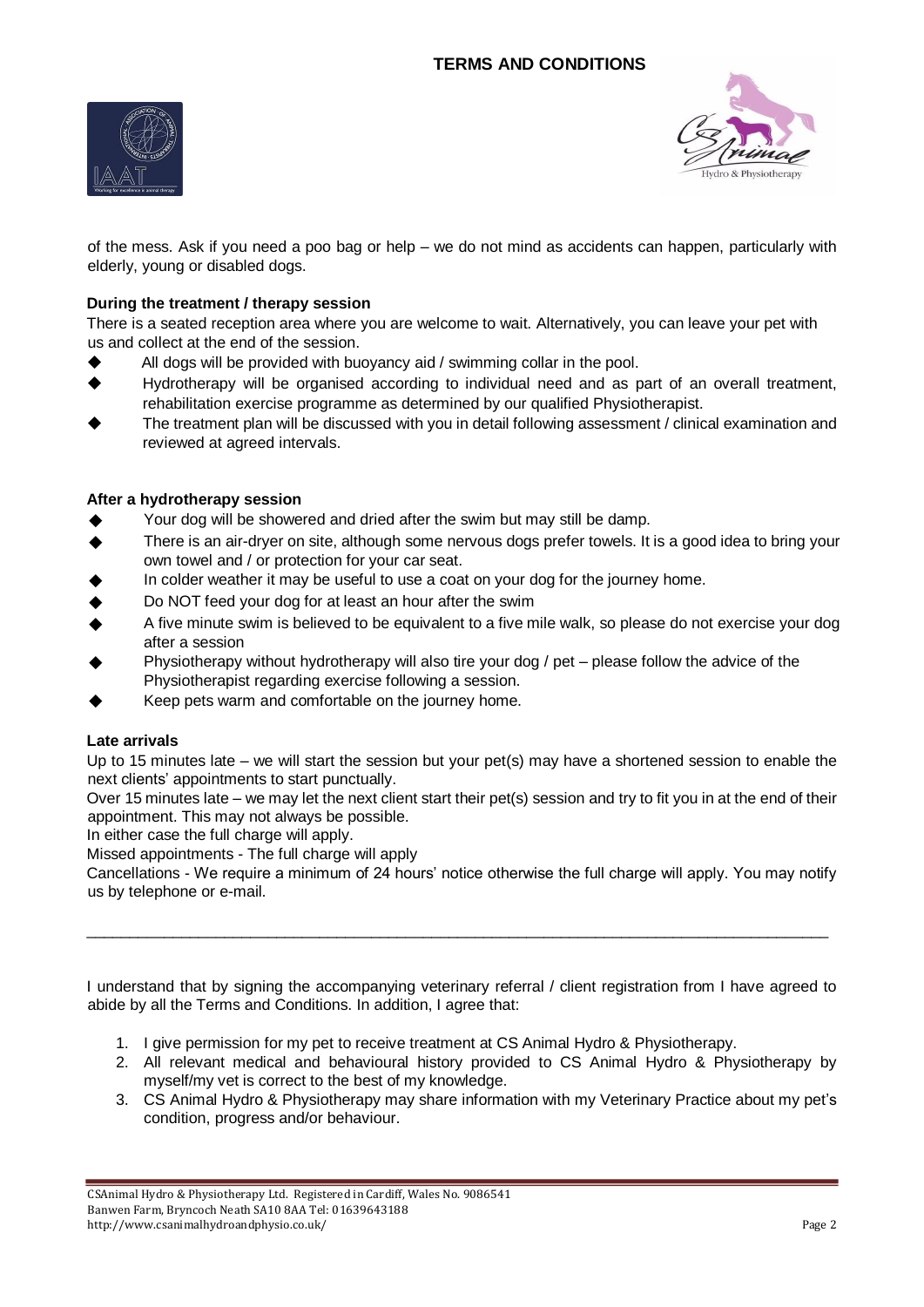



4. I will not bring any animal to CS Animal Hydro & Physiotherapy which has contracted or been knowingly exposed to any infectious or contagious disease,

## **How to find us**

Banwen Farm SA10 8AA is located just outside Neath between the villages of Bryncoch and Rhos on the A474 (between Neath and Pontardawe). We are easily accessed from the M4 from either junction 43 or 45. Please see attached map for more details or ring us on 01639 843188 for directions.

 $\_$  ,  $\_$  ,  $\_$  ,  $\_$  ,  $\_$  ,  $\_$  ,  $\_$  ,  $\_$  ,  $\_$  ,  $\_$  ,  $\_$  ,  $\_$  ,  $\_$  ,  $\_$  ,  $\_$  ,  $\_$  ,  $\_$  ,  $\_$  ,  $\_$  ,  $\_$  ,  $\_$  ,  $\_$  ,  $\_$  ,  $\_$  ,  $\_$  ,  $\_$  ,  $\_$  ,  $\_$  ,  $\_$  ,  $\_$  ,  $\_$  ,  $\_$  ,  $\_$  ,  $\_$  ,  $\_$  ,  $\_$  ,  $\_$  ,